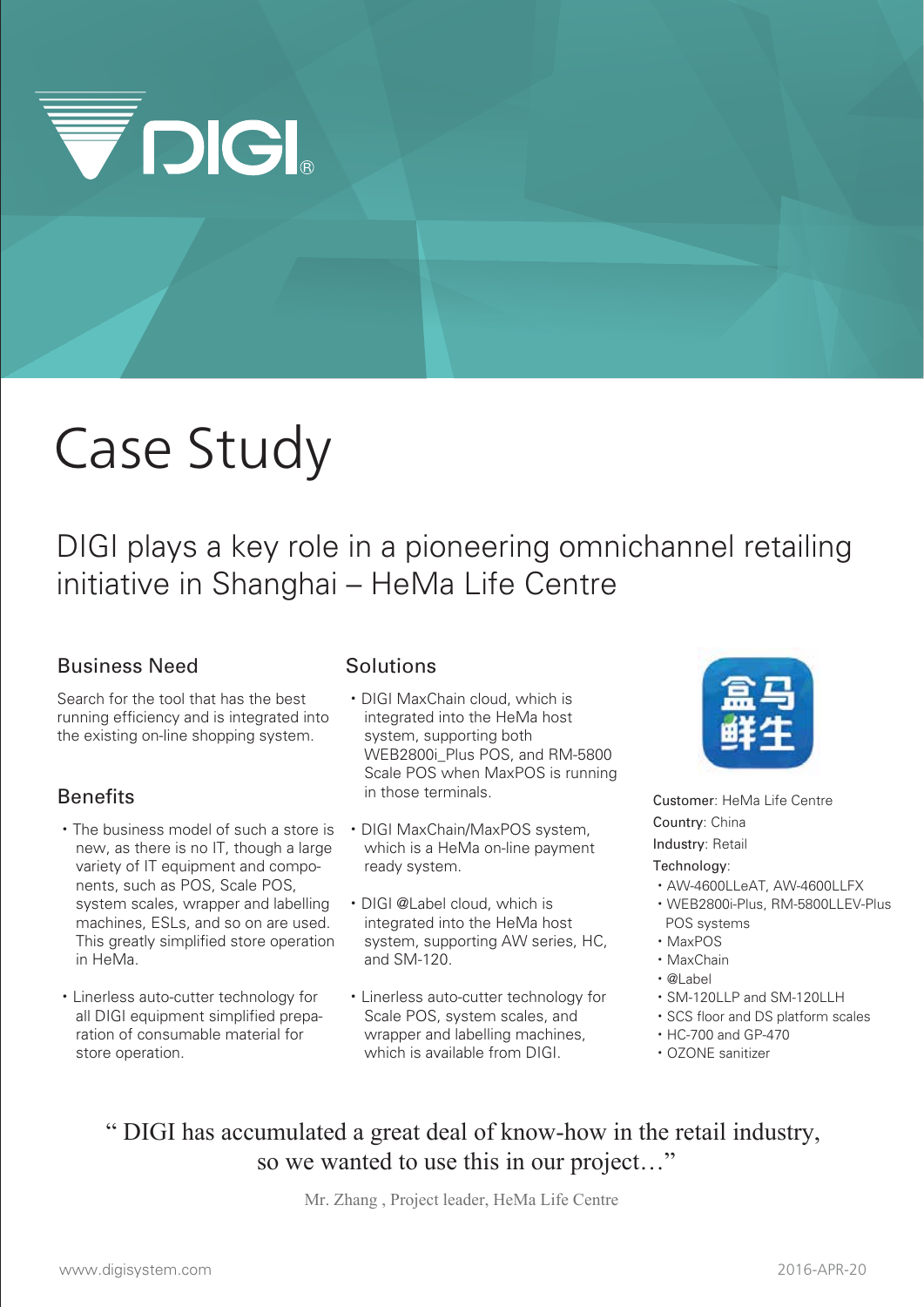## DIGI plays a key role in a pioneering omnichannel retailing initiative in Shanghai – HeMa Life Centre

HeMa Life Centre launched a pioneering fresh produce retail store on January 15th, 2016 in Pudong Shanghai that is attracting keen attention from the industry. And Shanghai Teraoka Electronic Co., Ltd. was their main equipment supplier for DIGI POS system, weighing, wrapping, and labeling equipment for this leading-edge food retailing venue.

HeMa Life Centre is the flagship store in HeMa Fresh Produce's omnichannel retailing initiative, with 4,500 square meters of floor space selling a wide selection of fresh meats, seafood, fruits and vegetables, grains, frozen food, bakery items, and prepared foods. This retail space is unique in that it is fully integrated with its online retail business, which was launched at the same time, with a smartphone app that is used for all item purchases.

Customer experience is a key component of this initiative, with the physical store giving customers a





" They have been very professional throughout the entire service process..."

HeMa Life Centre

chance to see how fresh the food is, so they can shop at the online store with the same confidence they have at the physical store.

Customers have a seamless array of convenient online and offline purchase options that is only available from such an innovative retail space:

- Shop online or from their mobile phone and have the items delivered
- Shop online or from their mobile phone and pick up the items at the physical store
- Shop at the physical store and take the items home or have them delivered.

Orders are delivered within 30 minutes (within a 5 km radius of the store).

The physical store is built for ultrahigh efficiency operation:

- Payment is completely cashless, done entirely through a smartphone app using one of the largest online payment services in China
- Cash registers are integrated to seamlessly work with the payment system